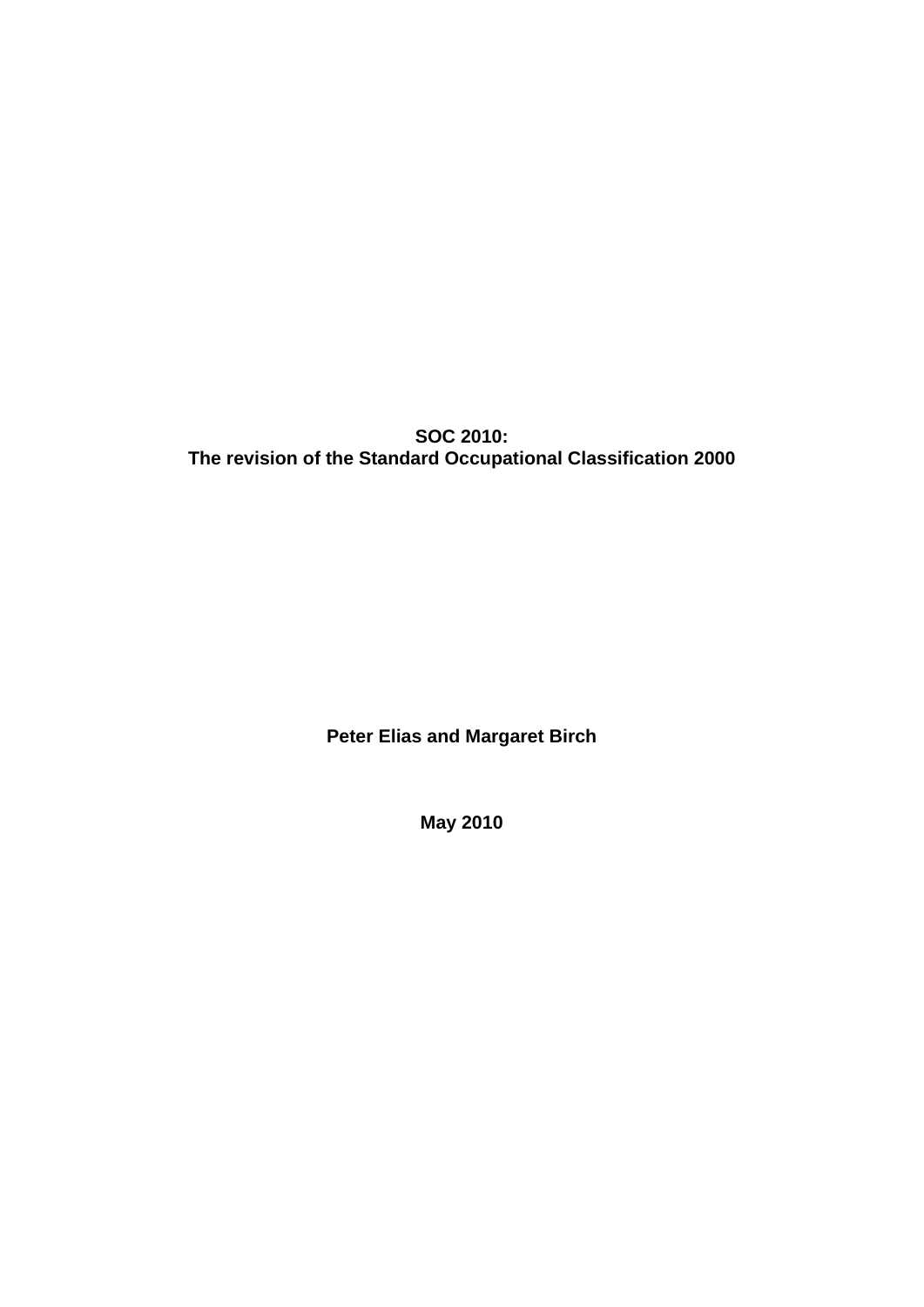## **1. Introduction**

A classification of occupations provides a framework for describing the kind of work that people do. By organising jobs into groups that reflect the typical skills and expertise required to perform them well, occupational classifications enable analysts to measure changes in the labour market, match jobs to workers and/or provide relevant advice to job seekers. To achieve these objectives, a classification must be both up-to-date and have a clear, meaningful structure appropriate for the uses to which it will be put.

Jobs are not static entities. Innovation and the introduction of new technologies, changes in the organisation of work, revisions to occupational training and qualification requirements, together with shifts in demand for different types of goods and services and the ways in which these are met – all impact on the nature of occupations. To measure and monitor such changes, analysts need to place occupational information within a stable framework. However, as change progresses, there is also a need to adjust the classification from time to time, ensuring that the classification reflects new areas of work and associated training and qualification requirements.

The Office for National Statistics has adopted a ten year cycle for the revision of the UK national occupational classification. While the conceptual basis of the UK national occupational classification has remained unchanged since 1990<sup>1</sup>, the 2010 Standard Occupational Classification is now the second revision. Previous articles have described the introduction of the Standard Occupational Classification in 1990 (Thomas and Elias 1989) and its revision in 2000 (Elias *et al*. 2000). This article presents a summary of the main changes that have been made to the 2000 version of the Standard Occupational Classification<sup>2</sup> (referred to as 'SOC2000'), redefining the national standard as the 2010 version of the Standard Occupational Classification (referred to as 'SOC2010').

The main areas of change involve:

- the introduction of a stricter definition of managers;
- the reallocation of most nursing occupations from Major Group 3 to Major Group 2;

 $\overline{a}$ 1 OPCS (1990a and 1990b).

 $^{2}$  ONS (2000a and 2000b).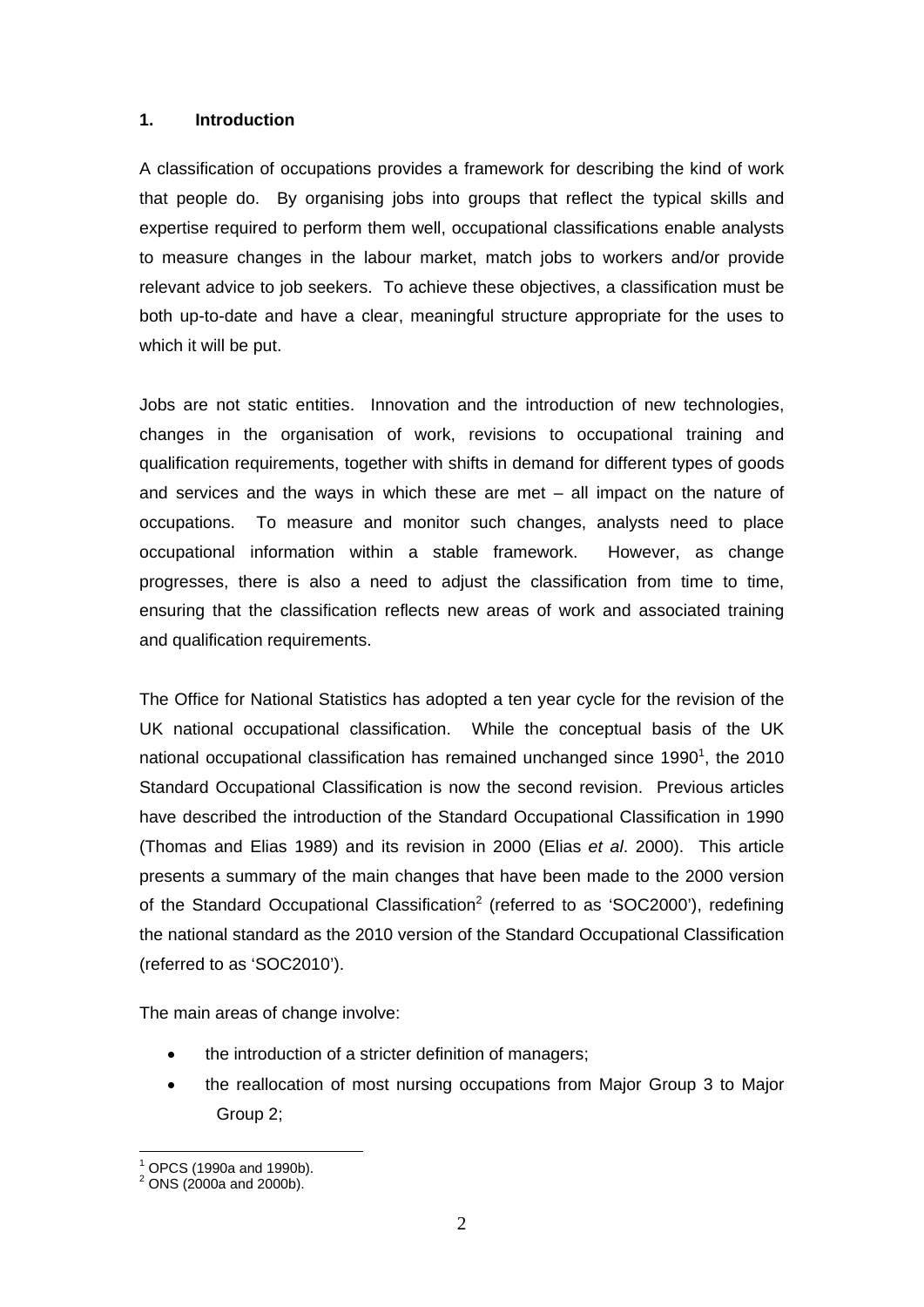- a reclassification of occupations associated with information technologies;
- further alignment with the 2008 revision of the International Standard Classification of Occupations (ISCO08), specifically via the introduction of a limited number of supervisory unit groups.

Details of these changes are given in the sections below, with the final section specifically addressing issues of maintaining continuity alongside the need for change.

#### **2. The redefinition of managers**

 $\overline{a}$ 

Relative to many other countries, a significantly higher proportion of the working population in the UK is classified via SOC2000 as managers<sup>3</sup>. An international comparison of occupational structures based on information collected from 25 European countries and the USA in 2003 (European Commission, 2004) indicated that the proportions of employment in ISCO88 Major Group 1 in nearly all EU countries and the US show a deviation from the EU average of +/- 2.5 percentage points<sup>4</sup>. However, the UK and Ireland<sup>5</sup> stand out by showing a deviation of +6 **percentage points** from the EU average**.** It is unlikely that this reflects major differences in the organisation and structure of work in the UK and most probably relates to the use of the job title 'manager' and associated classification methods and procedures in SOC2000.

Closer examination of EU Labour Force Survey statistics shows that the problem is located within ISCO Sub major Group 12 'Corporate Managers', a category which corresponds reasonably well with SOC2000 Sub major Group 11 'Corporate Managers'. This problem was noted during the process of revising SOC90 to create SOC2000. A number of SOC90 job titles which were indexed to SOC90 Sub major Group 11 were repositioned, particularly job titles using the word 'executive' or 'administrator' which were reallocated to major groups 3 or 4 of SOC2000. However, another change was also implemented during the development of SOC2000 which countered the effect of repositioning these job titles. With a few exceptions, all job titles with the word 'manager' in the title were allocated to Major Group 1. This rule was adopted to simplify the allocation of job titles within the (then) developing

<sup>3</sup> Major Group 1 is defined as 'managers' in both SOC2000 and the 1988 International Standard Classification of Occupations (ISCO 88).

<sup>4</sup> Cyprus, Italy and Romania deviate by approximately -2.6 percentage points. Similar tabulations received by the IER from Eurostat for 2006 show the same pattern.

<sup>5</sup> Ireland uses an occupational classification based on the UK Standard Occupational Classification. For the 2006 Census of Population the version used was based on SOC90.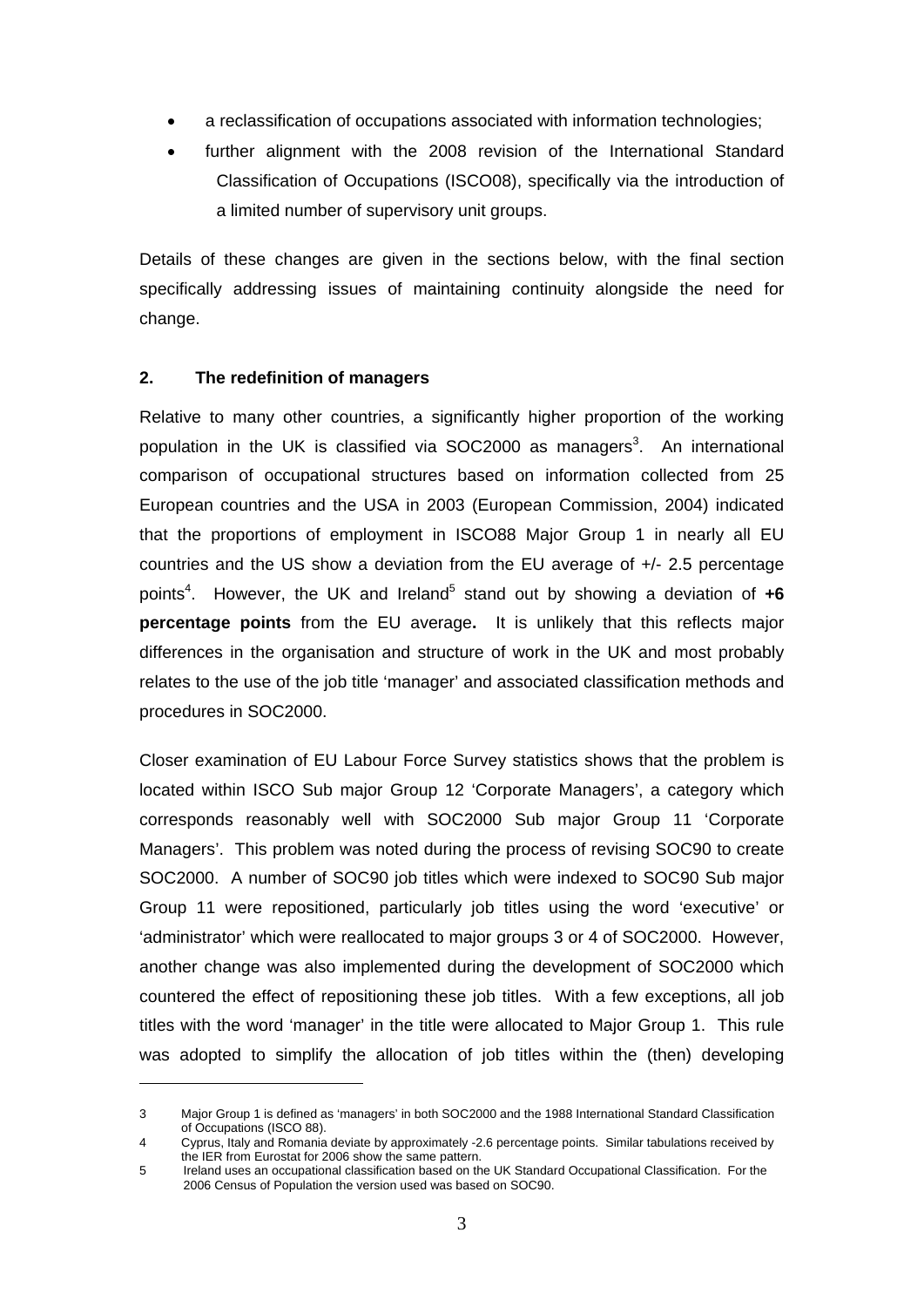National Statistics Socio-economic Classification. The net effect of these changes was to reduce the size of Major Group 1 as defined via the previous classification (SOC90) from 19 per cent of male employment in 1996/97 to 18 per cent when defined in SOC2000, and from 12 per cent to 8 per cent for females (ONS, 2000a).

In developing SOC2010 this issue has been readdressed. The fact that UK statistical practice in this area is still at odds with the major countries elsewhere in the EU and the US suggests that non action is not an option, in that it would ultimately diminish the perceived value within the global community of official occupational information from the UK. Analysts and policy makers frequently make use of occupational information at this broad aggregate level. A lack of national comparability at this highly visible level could give rise to misleading interpretation of national statistical evidence.

# **2.1 Defining managers**

In discussion with occupational experts from other countries<sup>6</sup> it has become apparent that a more stringent approach is taken with the use of the job title 'manager'. The title 'manager', qualified in some way, is frequently used in the UK to denote what would be regarded as supervisory or administrative positions in many other countries. Furthermore, the title is often used in the UK to denote the management of a set of activities that constitute a narrowly-defined role, rather than the broader and more strategic managerial functions that characterise managerial functions in other countries.

The SOC review team approached this issue first by examining more closely the definition of corporate managers as described in SOC2000 and in the International Standard Classification of Occupations  $(ISCO08)^7$ . The boxes below reproduce these definitions.

<sup>-&</sup>lt;br>6 Discussions were held with occupational experts from Germany, Netherlands, USA, Norway at the European Social Survey Quality Enhancement Workshop, Mannheim, 27<sup>th</sup> September 2008 and with experts from a wide range of countries at the Harmonisation Workshop, Council of European Social Survey Data Archives, Paris 3<sup>rd</sup> April 2008.

ISCO88, the 1988 version of the International Standard Classification of Occupations is currently being revised and will be published shortly as ISCO08 (http://www.ilo.org/public/english/bureau/stat/isco/isco08/index.htm)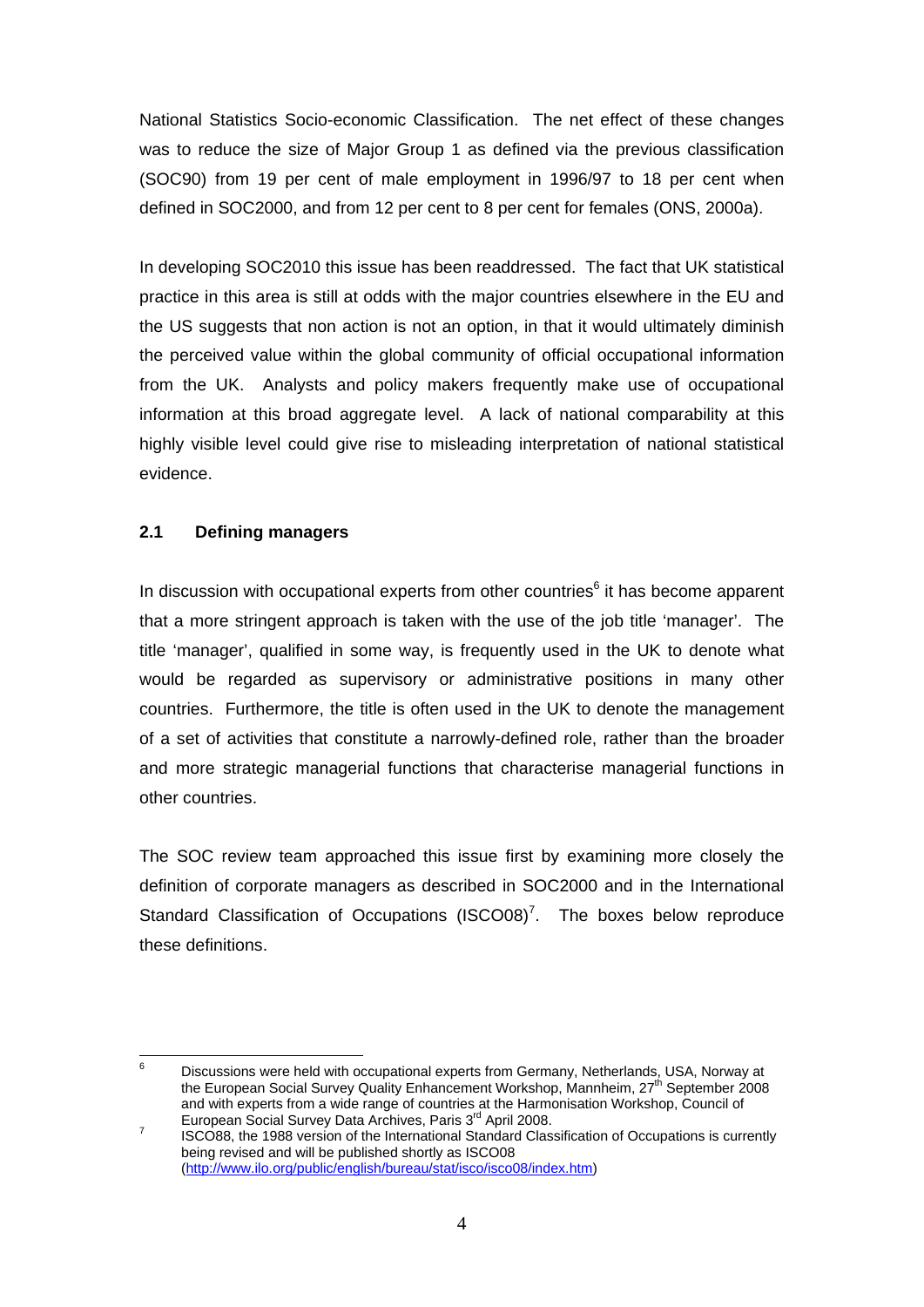| SOC2000 definition                                                                                                                                                                                                                                                                                                                                                                                                                                                                                                                                                                                                                                                                                                                                                                                                                        | <b>ISCO 08 definition</b>                                                                                                                                                                                                                                                                                                                                                                                                                                                                                                                                                                                                                                                                                                                                                                                                                                                                                                                                                                                                                                                                |
|-------------------------------------------------------------------------------------------------------------------------------------------------------------------------------------------------------------------------------------------------------------------------------------------------------------------------------------------------------------------------------------------------------------------------------------------------------------------------------------------------------------------------------------------------------------------------------------------------------------------------------------------------------------------------------------------------------------------------------------------------------------------------------------------------------------------------------------------|------------------------------------------------------------------------------------------------------------------------------------------------------------------------------------------------------------------------------------------------------------------------------------------------------------------------------------------------------------------------------------------------------------------------------------------------------------------------------------------------------------------------------------------------------------------------------------------------------------------------------------------------------------------------------------------------------------------------------------------------------------------------------------------------------------------------------------------------------------------------------------------------------------------------------------------------------------------------------------------------------------------------------------------------------------------------------------------|
| Sub-major group 11: Corporate<br>managers                                                                                                                                                                                                                                                                                                                                                                                                                                                                                                                                                                                                                                                                                                                                                                                                 | Sub-major group 12: Administrative<br>and commercial managers                                                                                                                                                                                                                                                                                                                                                                                                                                                                                                                                                                                                                                                                                                                                                                                                                                                                                                                                                                                                                            |
| 'Job holders in this sub-major group<br>formulate government policy: direct the<br>operations of major organisations,<br>government departments and special<br>interest organisations; organise and<br>direct production, processing,<br>maintenance and construction<br>operations in industry; formulate,<br>implement and advise on specialist<br>functional activities within<br>organisations; direct the operations of<br>branches and offices of financial<br>institutions; organise and co-ordinate<br>the transportation of passengers, the<br>storage and distribution of freight, and<br>the sale of goods; manage the<br>operations of the emergency services,<br>customs and excise, the prison service<br>and the armed forces; and co-ordinate<br>the provision of health and social care<br>services and establishments.' | 'Administrative and commercial<br>managers plan, organize, direct,<br>control and coordinate the financial,<br>administrative, human resource, policy,<br>planning, research and development,<br>advertising, public relations, and sales<br>and marketing activities of enterprises<br>and organizations, or of enterprises<br>that provide such services to other<br>enterprises and organizations.'<br>Sub-major group 13: Production<br>and specialized services<br>managers<br>'Production and specialized services<br>managers plan direct and coordinate<br>the production of the goods and the<br>provision of the specialized<br>professional and technical services<br>provided by an enterprise or<br>organization. They are responsible for<br>manufacturing, mining, construction,<br>logistics, information and<br>communications technology<br>operations, for large scale agricultural,<br>forestry and fisheries operations, and<br>for the provision of health, education,<br>social welfare, banking, insurance and<br>other professional and technical<br>services.' |

'nГ

The international definition of managers stresses the role of the manager as one for which the key tasks are 'planning, organising, directing, controlling and coordinating resources (financial, administrative, human and technical)'. The UK definition uses phrases such as 'organise and coordinate', which has led to a broad and flexible interpretation of the managerial role.

To effect a definition of the managerial role which accords more closely with the broader, more strategic definition as used in ISCO88, the definition of managers within SOC2000 Major Group 1 was changed from its current definition:

*'This major group covers occupations whose main tasks consist of the direction and coordination of the functioning of organisations*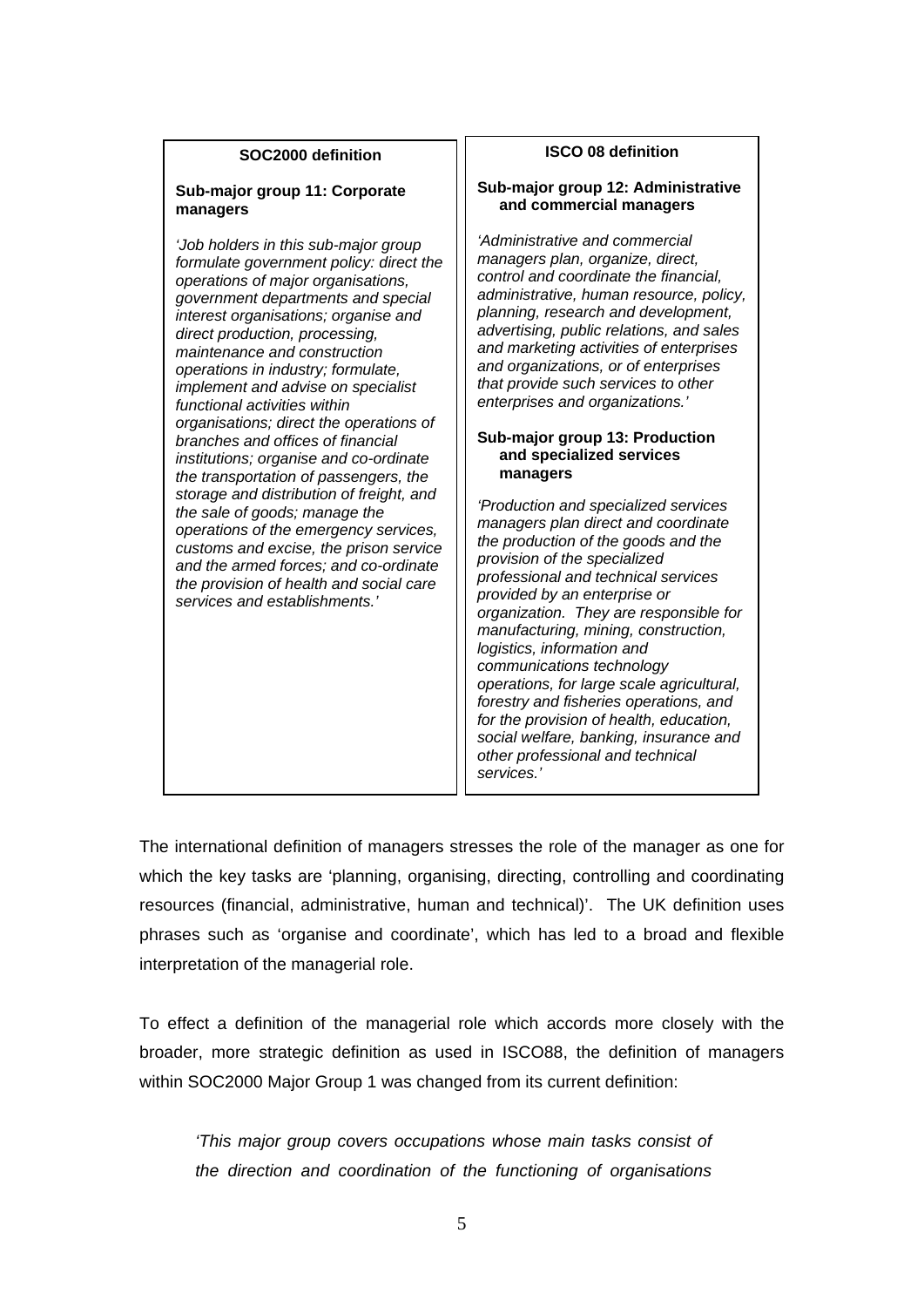*and businesses, including internal departments and sections, often with the help of subordinate managers and supervisors.'* 

to the following definition:

 $\overline{a}$ 

*'This major group covers occupations whose tasks consist of planning, directing and coordinating resources to achieve the efficient functioning of organisations and businesses.'*

This revised definition focuses upon the managerial occupation as one which is associated specifically with control over resources ('planning, directing and coordinating') at the enterprise or organisational level and makes more explicit the strategic elements of the job rather than the day-to-day tasks. Where the job title 'manager' is used yet the job description does not indicate significant responsibilities for strategic control over resources (financial, material or human), consideration was given to the reallocation of such job titles and their associated task descriptions to alternative major groups. This required a careful examination of the mechanisms (index rules, guidance notes, coding procedures, *etc*.) by which such job titles and descriptions could be identified and excluded from Major Group 1.

#### **2.2 Evidence to support the reclassification of managers**

Two major sources of information were used to assist with the redefinition of managers in SOC2010: text responses to questions about the kind of work people do from the Labour Force Surveys (2002 - 2007) $^8$  and a sub sample of information from 2001 Census of Population. Suitably anonymised individual records from these sources provided just over 280,000 and 223,000 job titles respectively. Despite slight differences in the questions and the later timing of the Labour Force Surveys, both sources show fairly similar proportions of job titles classified to major group 1 (18.6) and 10.7 per cent for males and females respectively in the Labour Force Surveys compared with 18.0 and 10.5 per cent in the Census of Population).

All jobs classified within each unit group of Major Group 1 of SOC 2000 were analysed in detail, noting the text descriptions of the main tasks. This revealed that there is a number of commonly occurring job titles where the tasks were associated

 $8$  The Labour Force Survey files from which job title and related information was extracted were: October – December 2002; September –November 2003; April – June 2004; October – December 2005; January – March 2007.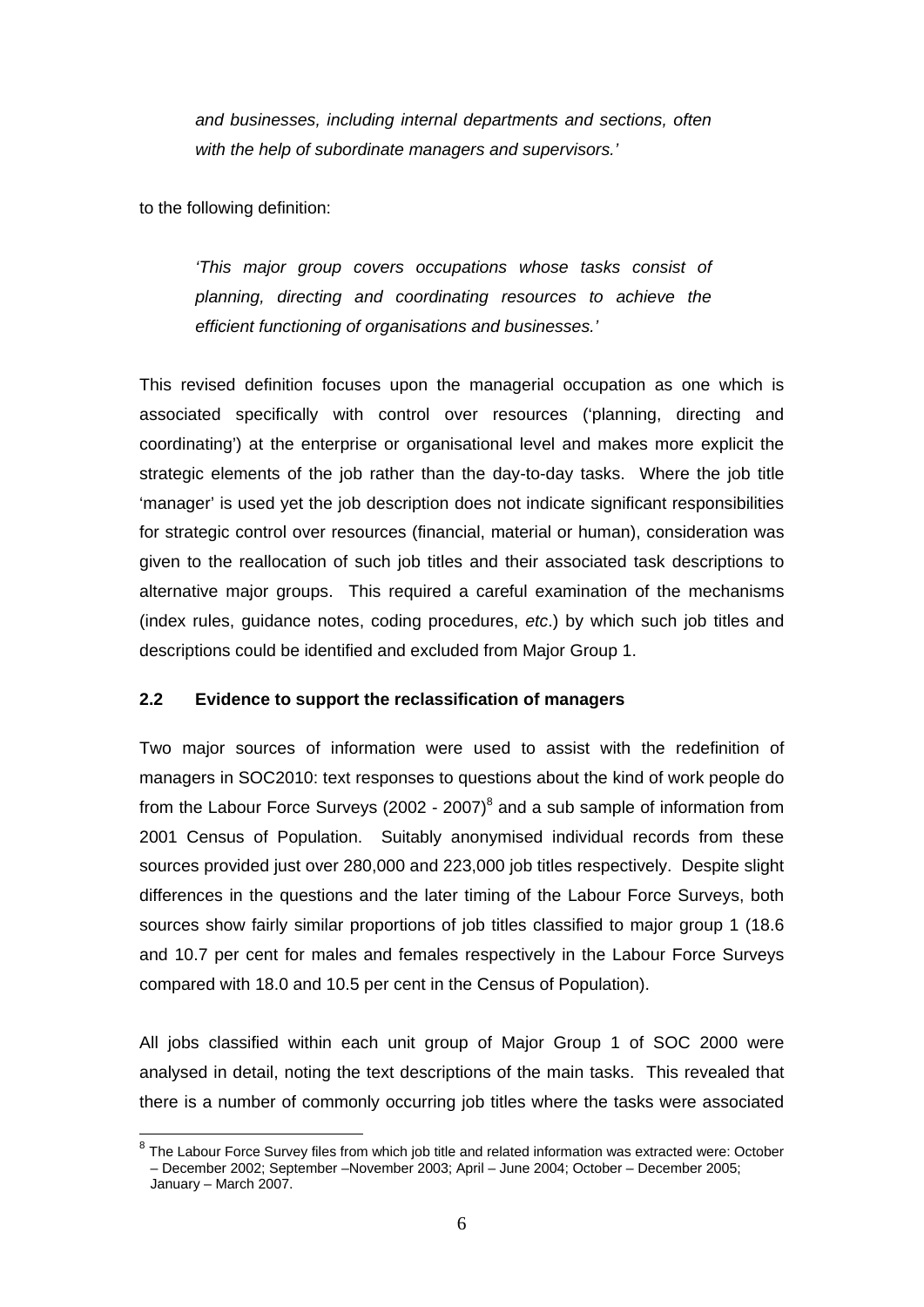primarily with the organisation of a limited set of related duties, but did not constitute 'planning, directing and coordinating resources to achieve the efficient functioning of organisations and businesses'. Foremost among such job titles is the term 'project manager'. Inspection of the text responses to the question 'What did you mainly do in your job?' revealed that many people who gave their job title as 'project manager' were engaged in technical work or construction activities. Typical responses would be 'Implement software changes in companies', 'coordinating building projects', 'manage internet connections', 'updating health and safety contract for clients', 'supervise a team helping people with mental health problems get houses' and 'mainly giving IT support'.

The coding index to SOC2000 instructs coders to classify the text 'project manager' to a range of unit groups in Major Group 1, from 1121 *Production, works and maintenance managers* to 1185 *Residential and day care managers*. Analysis of job titles in the composite Labour Force Survey file indicated that there were 1,753 cases (0.6 per cent of all jobs) where the words 'project manager' or 'projects manager' appeared in the job title. Of these, 93 per cent had been coded to submajor group 11 *Corporate Managers*, predominantly to unit groups 1136 *Information and communication technology managers*, 1121 *Production, works and maintenance managers* and 1122 *Managers in construction.* 

Job titles containing the words 'project(s) manager' accounted for more than 5 per cent of all the job titles classified to sub major group 11 in the composite Labour Force Survey file. We note also that 11 per cent of job titles containing the words 'project(s) manager' were not coded to SOC2000 by Labour Force Survey coders, indicating the difficulty of coding this ambiguous job title in the absence of any additional information. Job titles containing the words 'project(s) manager' and coded in SOC2000 to Major Group 1 were repositioned in SOC2010 to unit groups within Major Group 2, as shown in Table 1, below. Note that most of the SOC2010 unit groups listed in this table are newly created, some to facilitate this repositioning of 'project managers' *(e.g. 2424 Business and financial project management professionals; 2435 Planning and surveying project management professionals).*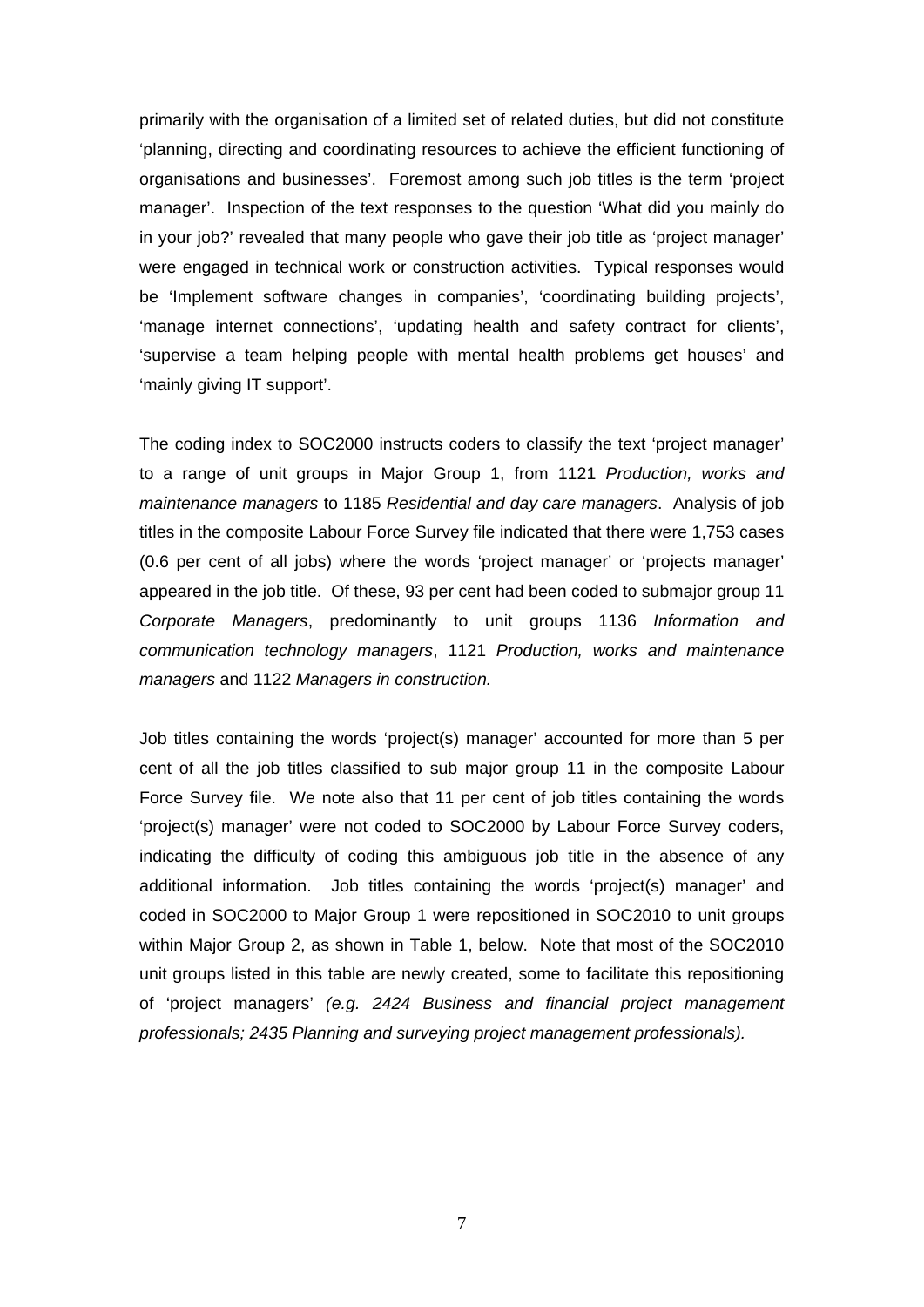| <b>SOC90</b> | <b>SOC2000</b> | <b>SOC2010</b> | Index entry                                                          |
|--------------|----------------|----------------|----------------------------------------------------------------------|
| 110          | 1121           | 2424           | Manager, projects                                                    |
| 110          | 1121           | 2129           | Manager, project (manufacturing)                                     |
| 111          | 1122           | 2436           | Manager, projects (building and contracting)                         |
| 102          | 1113           | 2424           | Manager, project (local government)                                  |
| 123          | 1134           | 2473           | Manager, projects (advertising)                                      |
| 126          | 1136           | 2134           | Manager, project, development, software                              |
| 126          | 1136           | 2134           | Manager, project, IT                                                 |
| 126          | 1136           | 2134           | Manager, project (computing)                                         |
| 126          | 1136           | 2134           | Manager, project (telecommunications)                                |
| 199          | 1137           | 2150           | Manager, project (research and development)                          |
| 131          | 1151           | 2424           | Manager, project (financial services)                                |
| 199          | 1184           | 2424           | Manager, project (local government: social services)                 |
| 370          | 1185           | 2424           | Manager, project (local government: social services:<br>residential) |
| 199          | 1239           | 2424           | Manager, project (publishing)                                        |

**Table 1: Re-coding of 'project manager' titles** 

In addition to the repositioning of 'project managers' in SOC2010, a number of other job titles were investigated in detail to determine whether or not they should be reclassified. These are shown below. Where the job title appears with no additional qualifying information, it is coded within SOC2000 as shown in parentheses. Where more than one code is shown, this indicates that there is no default code for the job title without further qualifying information and coding will depend upon the sector of activity in which the respondent is employed.

- Administration manager (1152)
- Accounts manager (1152)
- Account manager (1132, 1134, 1135, 1151)
- Sales manager (1132)
- Office manager (1152)
- Payroll manager (1152)
- Practice manager (1152)
- Business manager (various depends on sector of activity)
- Business development manager (various depends on sector of activity)

Table 2 provides information from the Labour Force Survey showing, for each of these job titles, the percentage of job holders with a degree, the percentage with supervisory responsibilities, the percentage stating in their task descriptions that they had some degree of control across the establishment at which they worked and the extent of their control over resources. Based upon the information shown in this table, further case-by-case investigations were carried out for all jobs classified within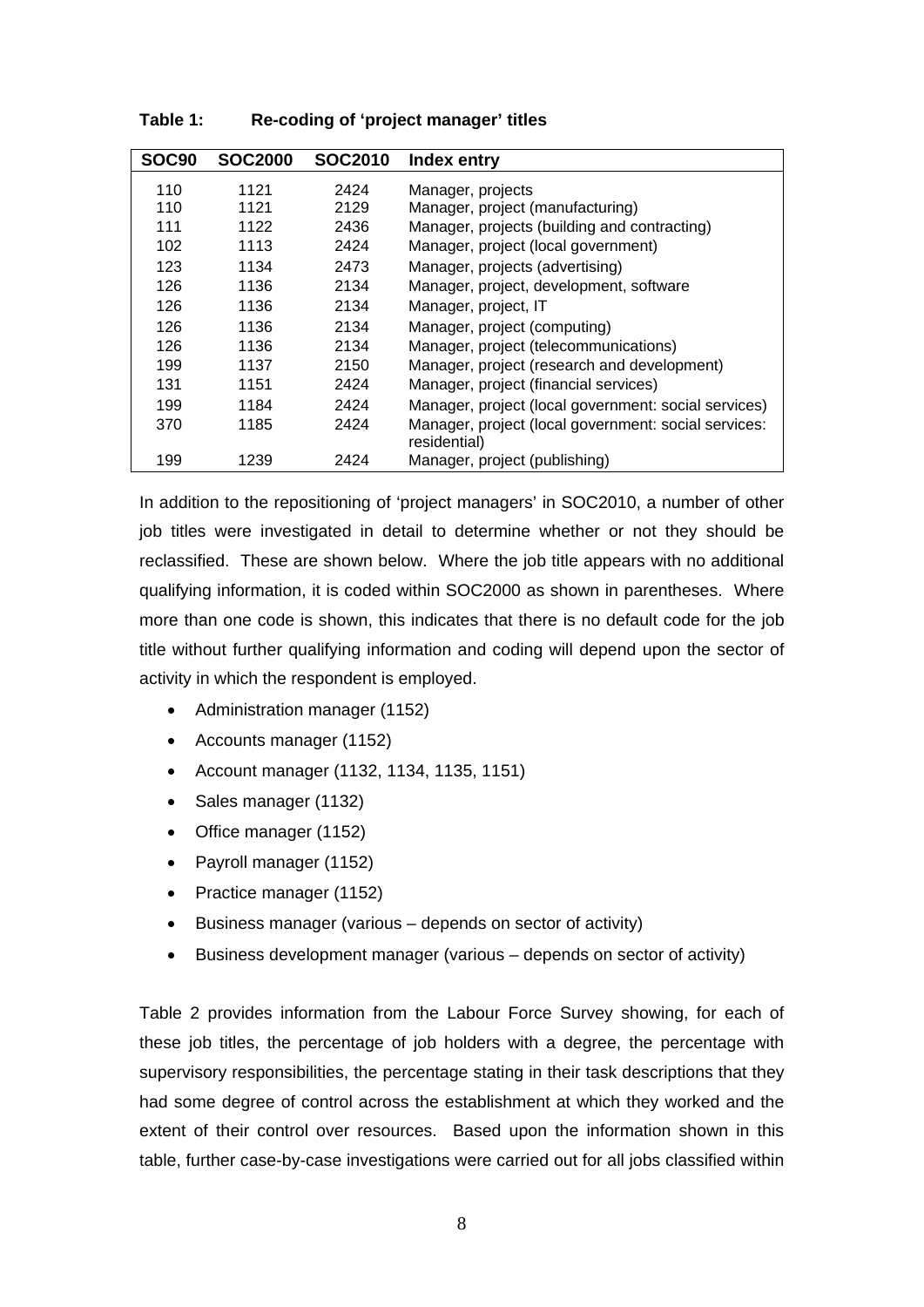the unit groups where these job titles are currently positioned. Index entries were modified as appropriate to move specific job titles to Major Groups 2, 3, 4, 5 and 7.

| Specific job                              | Has some<br>Has a<br>for<br>Column<br>Number<br>control over<br>degree<br>supervising<br>$\%$<br>of cases<br>?<br>other<br>?<br>people? |       |               | Responsible |            | Control over resources? |                      |      |         |
|-------------------------------------------|-----------------------------------------------------------------------------------------------------------------------------------------|-------|---------------|-------------|------------|-------------------------|----------------------|------|---------|
| title                                     |                                                                                                                                         |       | establishment | High        | Medium Low |                         | <b>Not</b><br>stated |      |         |
| Administration<br>manager                 | 258                                                                                                                                     | 6.9   | 7.4           | 80.1        | 6.6        | 25.2                    | 32.2                 | 38.4 | 4.3     |
| Accounts<br>manager                       | 361                                                                                                                                     | 9.7   | 16.3          | 62.8        | 0.3        | 3.9                     | 25.5                 | 67.0 | 3.6     |
| Account<br>manager                        | 412                                                                                                                                     | 11.0  | 26.9          | 44.8        | 1.7        | 2.4                     | 16.7                 | 77.4 | 3.4     |
| <b>Sales</b><br>manager                   | 1,012                                                                                                                                   | 27.1  | 13.9          | 74.2        | 5.0        | 8.5                     | 34.5                 | 54.2 | 2.8     |
| Office<br>manager                         | 903                                                                                                                                     | 24.2  | 11.0          | 77.8        | 5.5        | 37.9                    | 21.9                 | 36.0 | 4.2     |
| Payroll<br>manager                        | 73                                                                                                                                      | 2.0   | 9.6           | 82.2        | 1.4        | 4.1                     | 43.8                 | 52.1 | $\star$ |
| Practice<br>manager                       | 218                                                                                                                                     | 5.8   | 16.1          | 90.4        | 42.7       | 61.0                    | 16.5                 | 16.5 | 6.0     |
| <b>Business</b><br>manager                | 223                                                                                                                                     | 6.0   | 35.0          | 82.0        | 16.6       | 18.4                    | 26.9                 | 42.6 | 12.1    |
| <b>Business</b><br>development<br>manager | 269                                                                                                                                     | 7.2   | 34.6          | 55.0        | 4.5        | 3.3                     | 11.9                 | 75.1 | 9.7     |
| Total                                     | 3,729                                                                                                                                   | 100.0 | 17.2          | 71.3        | 7.2        | 18.9                    | 25.5                 | 51.1 | 4.6     |

#### **Table 2: Specific managerial job titles: qualifications, supervision, degree of control over establishment and resources**

\* indicates that the number in the cell fell below threshold for reporting

Source: Labour Force Survey composite file 2003-2007

# **2.3 Measuring the impact of change in the definition of managerial occupations**

To gain an indication of the effect of these changes on the composition of Major Group 1, one complete quarter of the Labour Force Survey (January to March 2007) was recoded, reallocating job titles to other unit groups as appropriate. Table 3 shows, for the eight unit groups in SOC2000 most significantly affected by these changes, the unit groups to which job titles are now allocated in SOC2010.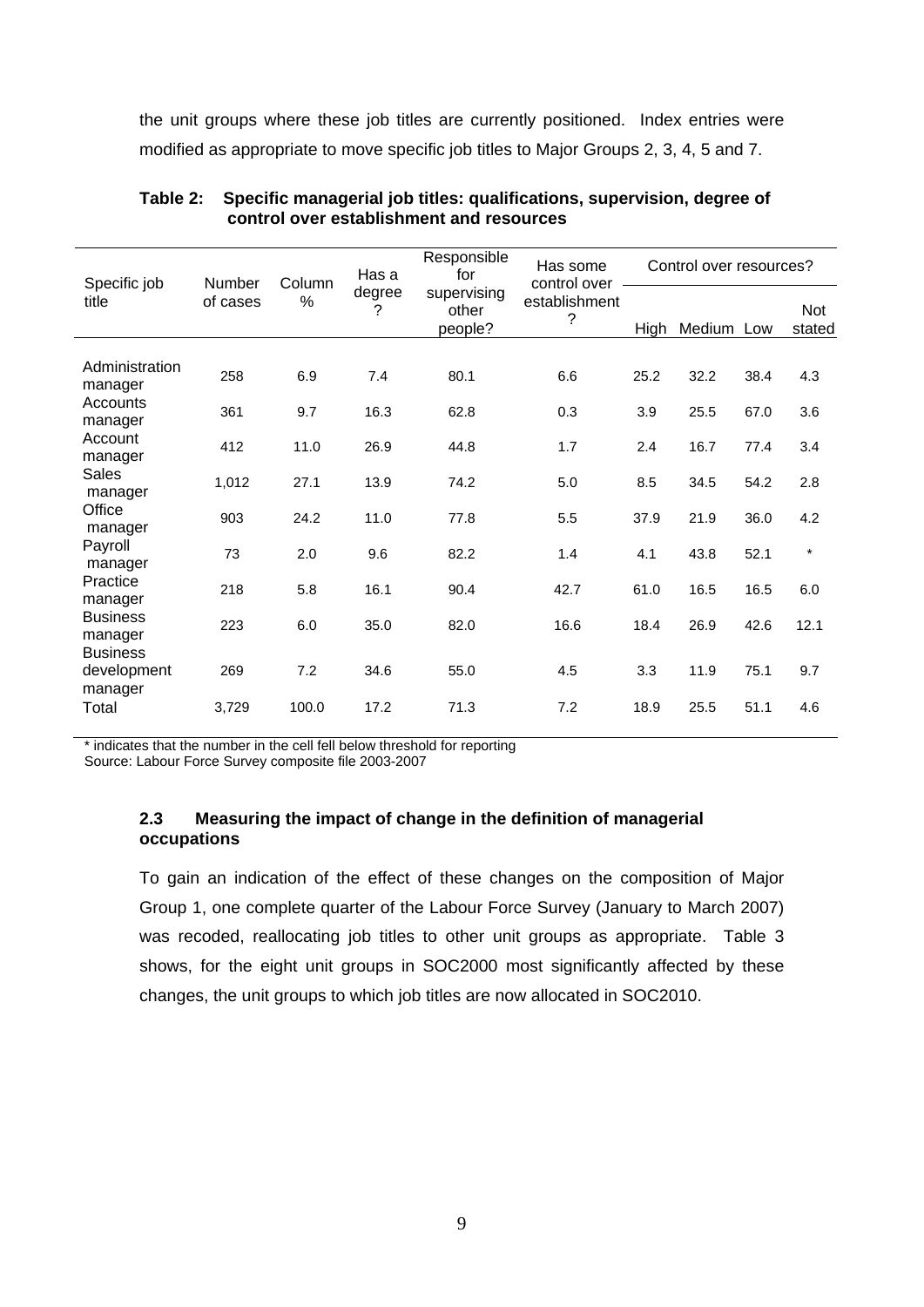|      | <b>SOC2000</b>                                          | <b>Repositioned</b><br>to |      | <b>SOC2010</b>                                                |
|------|---------------------------------------------------------|---------------------------|------|---------------------------------------------------------------|
| 1121 | Production works and<br>maintenance managers            | 81%                       | 1121 | Production managers and directors in<br>manufacturing         |
|      | $(N=782)$                                               | 7%                        | 2129 | Engineering professionals n.e.c.                              |
|      |                                                         | 6%                        | 5    | <b>SKILLED TRADES OCCUPATIONS</b>                             |
| 1122 | Managers in construction                                | 72%                       | 1122 | Production managers and directors in<br>construction          |
|      | $(N=659)$                                               | 23%                       | 2436 | Construction project managers and<br>related professionals    |
|      |                                                         | 3%                        | 5319 | Construction and building trades n.e.c.                       |
| 1131 | Financial managers and<br>chartered secretaries         | 74%                       | 1131 | Financial managers and directors                              |
|      | $(N=438)$                                               | 5%                        | 2424 | Business and financial project<br>management professionals    |
|      |                                                         | 5%                        | 2429 | Business, research and administrative<br>professionals n.e.c. |
|      |                                                         | 12%                       | 3538 | Financial accounts managers                                   |
| 1132 | Marketing and sales<br>managers                         | 33%                       | 1132 | Marketing and sales directors                                 |
|      | $(N=1, 101)$                                            | 4%                        | 2424 | Business and financial project<br>management professionals    |
|      |                                                         | 59%                       | 3545 | Sales accounts and business<br>development managers           |
| 1136 | Information and<br>communication<br>technology managers | 31%                       | 1136 | Information technology and<br>telecommunications directors    |
|      | $(N=607)$                                               | 43%                       | 2133 | IT specialist managers                                        |
|      |                                                         | 22%                       | 2134 | IT project and programme managers                             |
| 1151 | <b>Financial institution</b><br>managers                | 47%                       | 1150 | Financial institution managers and<br>directors               |
|      | $(N=413)$                                               | 12%                       | 2424 | Business and financial project<br>management professionals    |
|      |                                                         | 3%                        | 3533 | Insurance underwriters                                        |
|      |                                                         | 20%                       | 3538 | Financial accounts managers                                   |
|      |                                                         | 13%                       | 4123 | Bank and post office clerks                                   |
| 1152 | Office managers                                         | 14%                       | 3538 | Financial accounts managers                                   |
|      | $(N=587)$                                               | 65%                       | 4161 | Office managers                                               |
|      |                                                         | 3%                        | 7220 | Customer service managers and<br>supervisors                  |
| 1163 | Retail and wholesale<br>managers                        | 87%                       | 1190 | Managers and directors in retail and<br>wholesale             |
|      | $(N=944)$<br>as Cuniou Jonuary March 2007               | 10%                       | 7130 | Sales supervisors                                             |

# **Table 3 The redefinition of certain SOC2000 managerial occupations in SOC2010**

Source: Labour Force Survey January – March 2007 (recoded data file).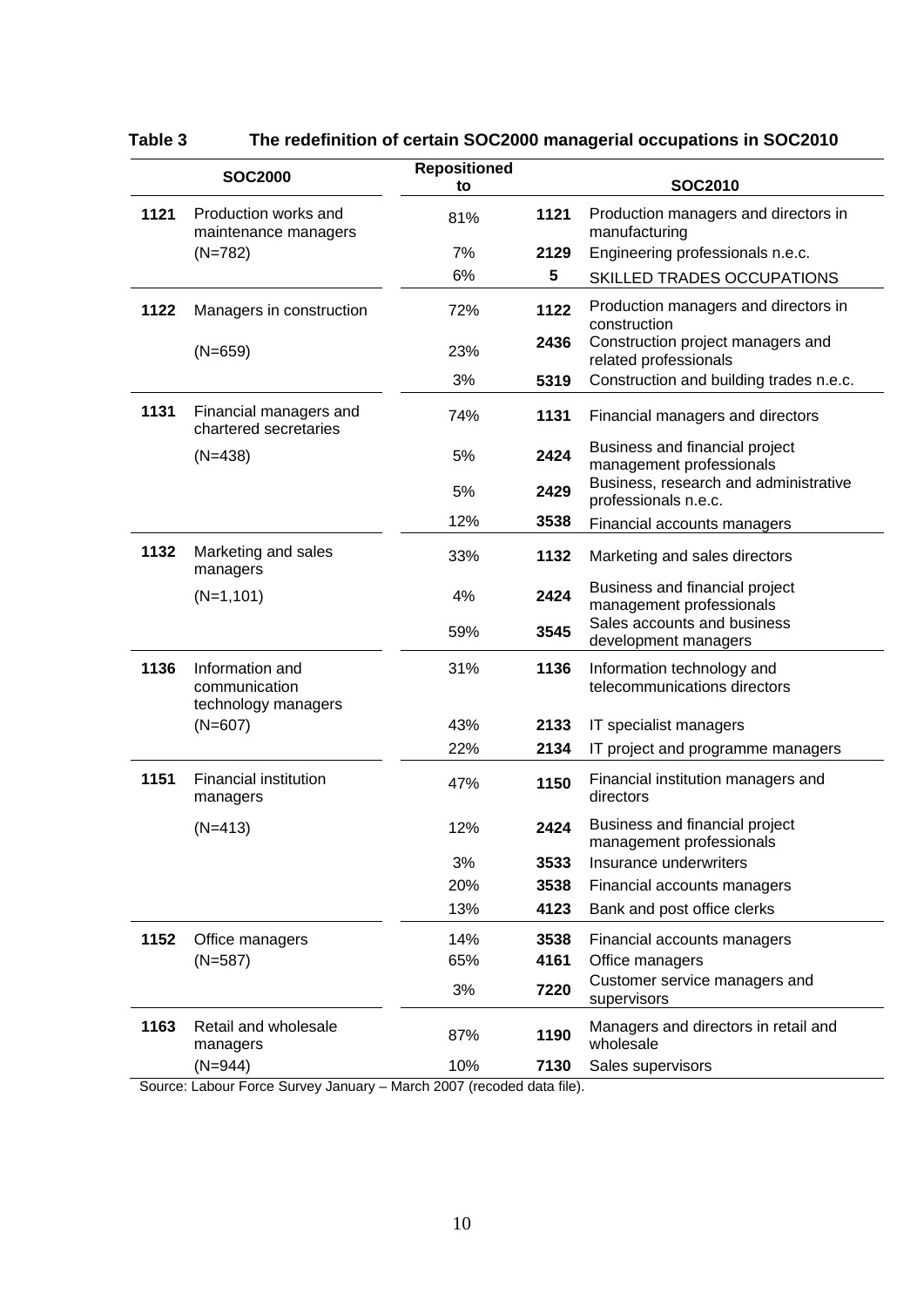# **3. The reallocation of nursing occupations**

Nursing occupations have previously been classified as 'Associate Professional' occupations. Investigations concluded during the development of SOC2000 showed that only a small proportion of nurses held a high level qualification (university degree or equivalent). This situation has changed significantly over the last ten years. While it is still possible to enter nursing without a degree-level qualification, increasingly it is the case that entry into a nursing occupation is via a degree-level route. Between 1993/94 and 2006/07, the Labour Force Survey indicates that the proportion of young nurses (26-35 years old) with a degree-level qualification rose from 4 per cent to 32 per cent. In liaison with the professional body for nursing (Royal College of Nursing) the decision was made to reallocate nursing occupations from Major Group 3 in SOC2000 to Major Group 2 in SOC2010.

# **4. The reclassification of occupations associated with information technologies**

Occupations associated with information technology (IT) and telecommunications have also been subject to rapid change over the past ten years, with significant growth in web-based communications, the sharp increase in web transactions (e.g. advertising, buying, selling) the application of IT through virtually all sectors of the economy. However, there remains a problem of heterogeneity in the use of job titles in the sector, first noted in the development of SOC2000. In consultation with the lead industry body in this area (e-skills UK), certain changes have been made to the structure of minor group 213 (Information Technology and Telecommunications Professionals). The changes are as shown in Table 4 below.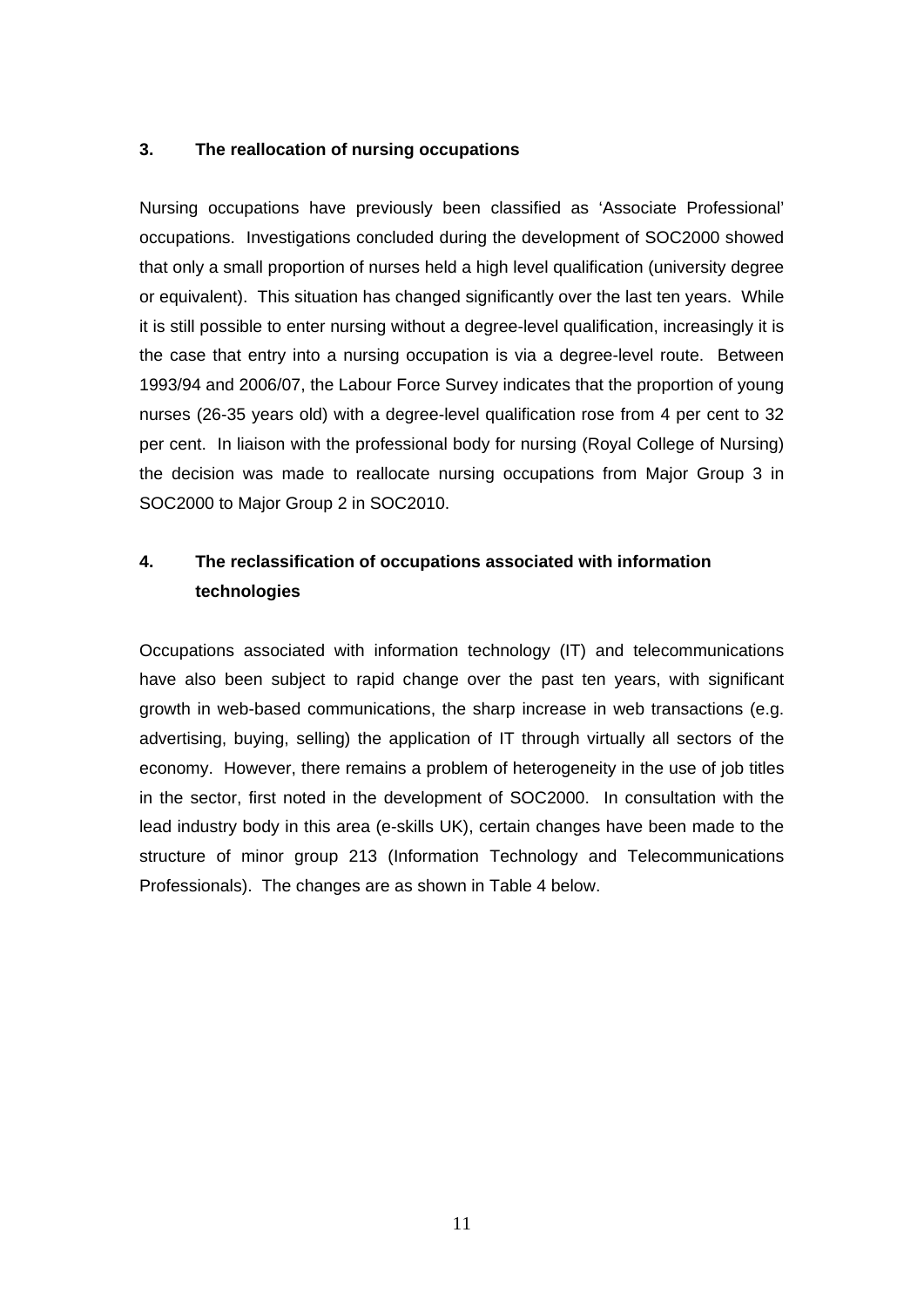| <b>SOC2010</b>                                                            |
|---------------------------------------------------------------------------|
|                                                                           |
| 1136 Information technology and<br>telecommunications directors           |
|                                                                           |
| 213 Information Technology and<br><b>Telecommunications Professionals</b> |
| 2133 IT specialist managers                                               |
| 2134 IT project and programme managers                                    |
| 2135 IT business analysts, architects and<br>systems designers            |
| 2136 Programmers and software<br>development professionals                |
| 2137 Web design and development<br>professionals                          |
| 2139 Information technology and<br>telecommunications professionals       |
|                                                                           |

# **Table 4: The redefinition of IT and telecommunications occupations in SOC2010**

#### **Major Group 3**

| 313 IT Service Delivery Occupations | 313 Information Technology Technicians |
|-------------------------------------|----------------------------------------|
| 3131 IT operations technicians      | 3131 IT operations technicians         |
| 3132 IT user support technicians    | 3132 IT user support technicians       |

#### **5. The introduction of a limited number of supervisory unit groups**

The 2008 revision to the International Standard Classification of Occupations (ISCO08) introduces a limited number of supervisory unit groups. These have been defined in areas of work where the role of the supervisor is distinct and is generally regarded as a separate occupational area from the type of work that is being supervised. Where possible, corresponding supervisory categories have been incorporated within SOC2010. This was not possible for mining supervisors (the resulting unit group would be below the limit of statistical data release for most data sources) and the category 'Manufacturing Supervisors' was considered too broadly defined.

Table 5 below shows the correspondence between the new ISCO08 categories and their counterparts in SOC2010.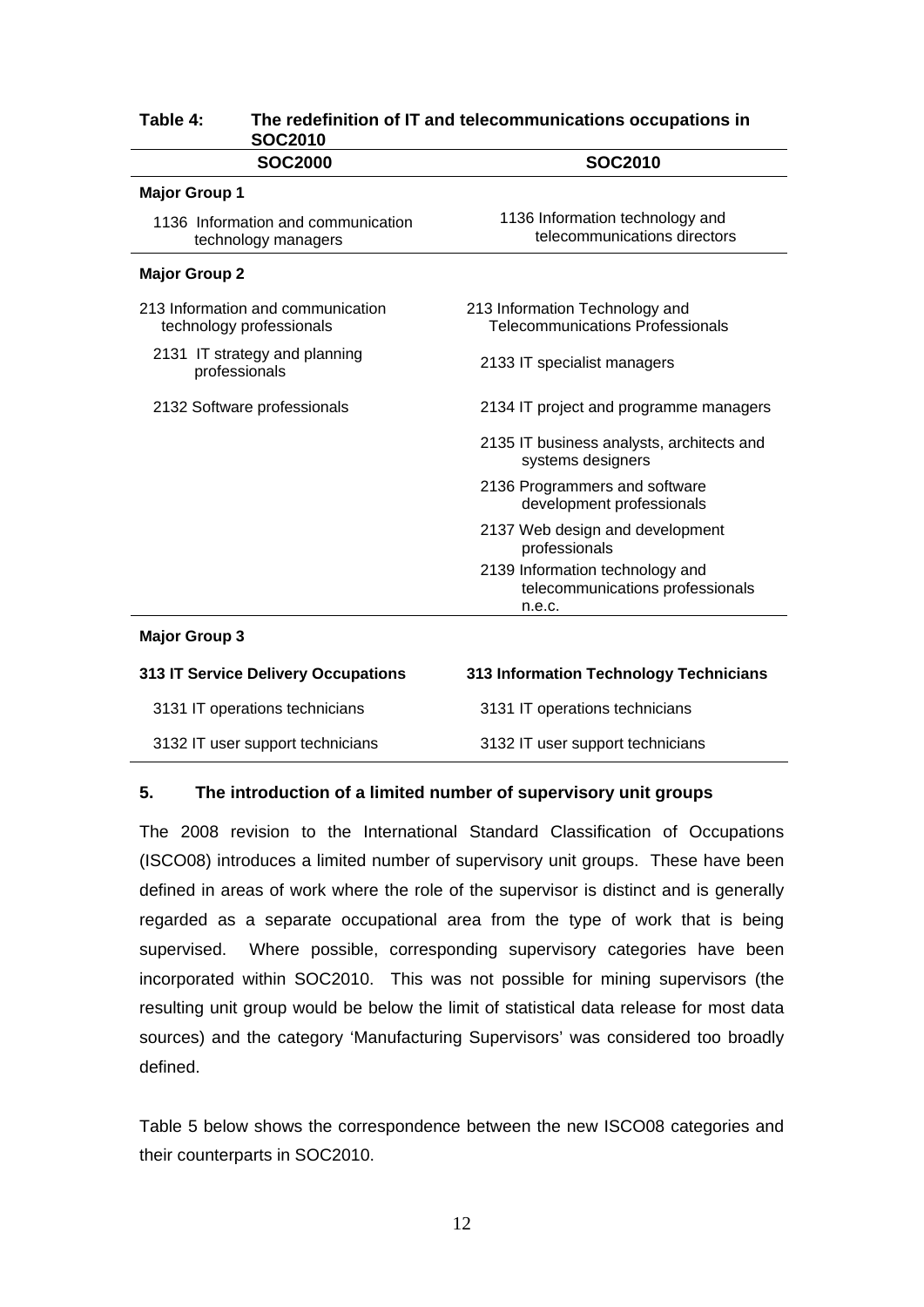## **Table 5: Correspondence between ISCO08 supervisory unit groups and SOC2010 supervisory unit groups**

| <b>ISCO08 unit groups</b>                                                                    | SOC2010 unit groups                                            |              |
|----------------------------------------------------------------------------------------------|----------------------------------------------------------------|--------------|
| 3121 Mining supervisors                                                                      | Not defined                                                    |              |
| 3341 Office supervisors                                                                      | Office managers<br>Office supervisors                          | 4161<br>4162 |
| 3122 Manufacturing supervisors                                                               | Skilled metal, electrical and electronic trades<br>supervisors | 5250         |
| 3123 Construction supervisors                                                                | Construction and building trades supervisors                   | 5330         |
| 5151 Cleaning and housekeeping<br>supervisors in offices, hotels<br>and other establishments | Cleaning and housekeeping managers and<br>supervisors          | 6240         |
| 5222 Shop supervisors                                                                        | Sales supervisors<br>Customer service managers and supervisors | 7130<br>7220 |

# **6. The overall impact of reclassification from SOC2000 to SOC2010**

To gain some indication of the manner in which this revision of the Standard Occupational Classification impacts upon the interpretation of trends in occupational structure of employment in the UK, the 1996/97 winter quarter of the Labour Force Survey was recoded from SOC2000 to SOC2010, comparing this information with similarly recoded data for the 2007 January/March Quarter of the Labour Force Survey.

Figures 9 (a and b) and 10 (a and b) show the overall impact of these changes at the level of Major Groups of the Standard Occupational Classification. Examining first the effect on male employment, the reclassification of managerial occupations stands out as the single most important change, reducing the size of male employment in Major Group 1 as recorded in the first quarter of 2007 from 19.0 per cent of all employment to 12.8 per cent.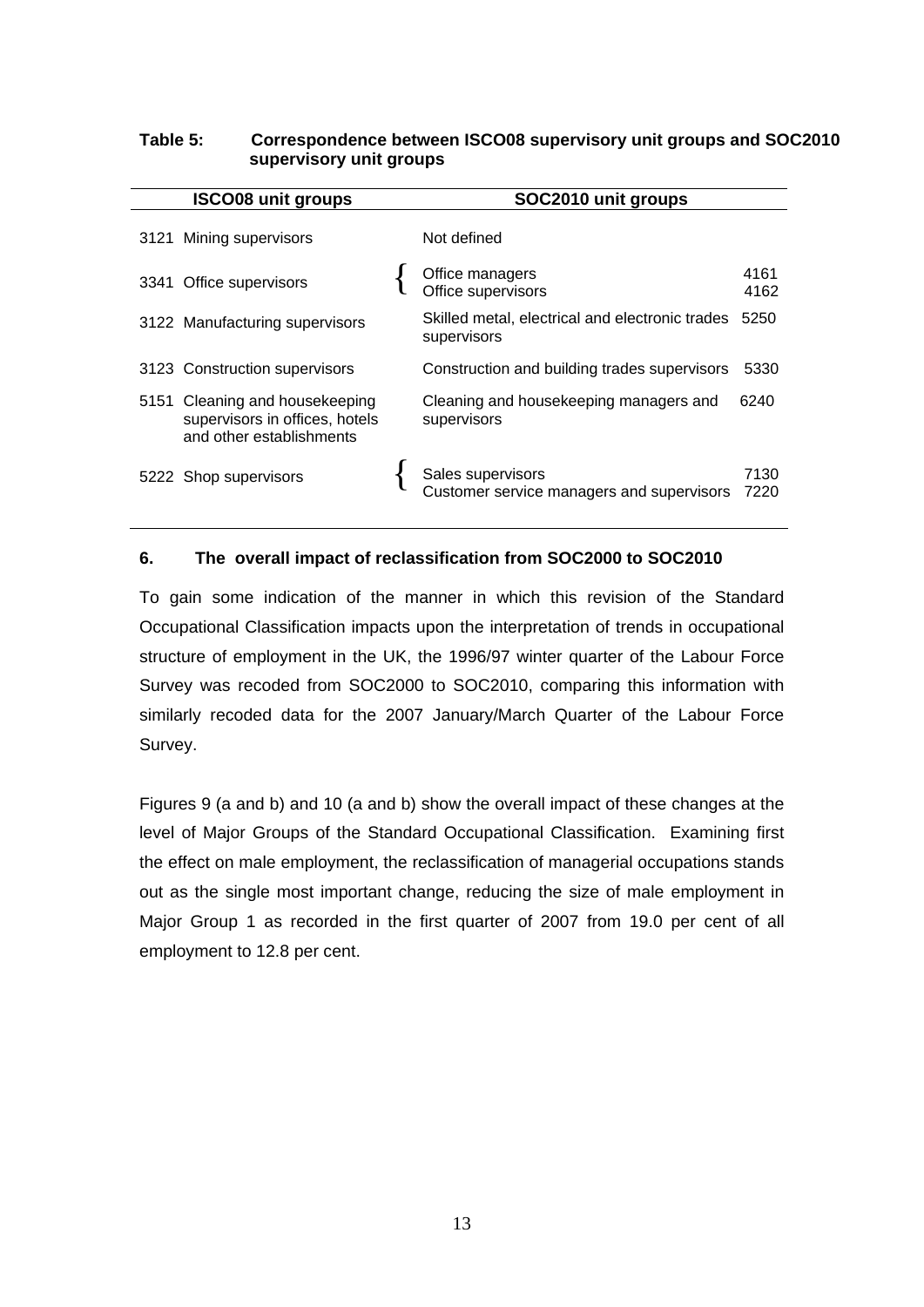#### **Figure 9a: Percentage distribution of male employment in Dec 1996 – Feb 1997, SOC2000 and SOC2010**



Source: *Labour Force Survey* (unweighted data).





Source: *Labour Force Survey* (unweighted data).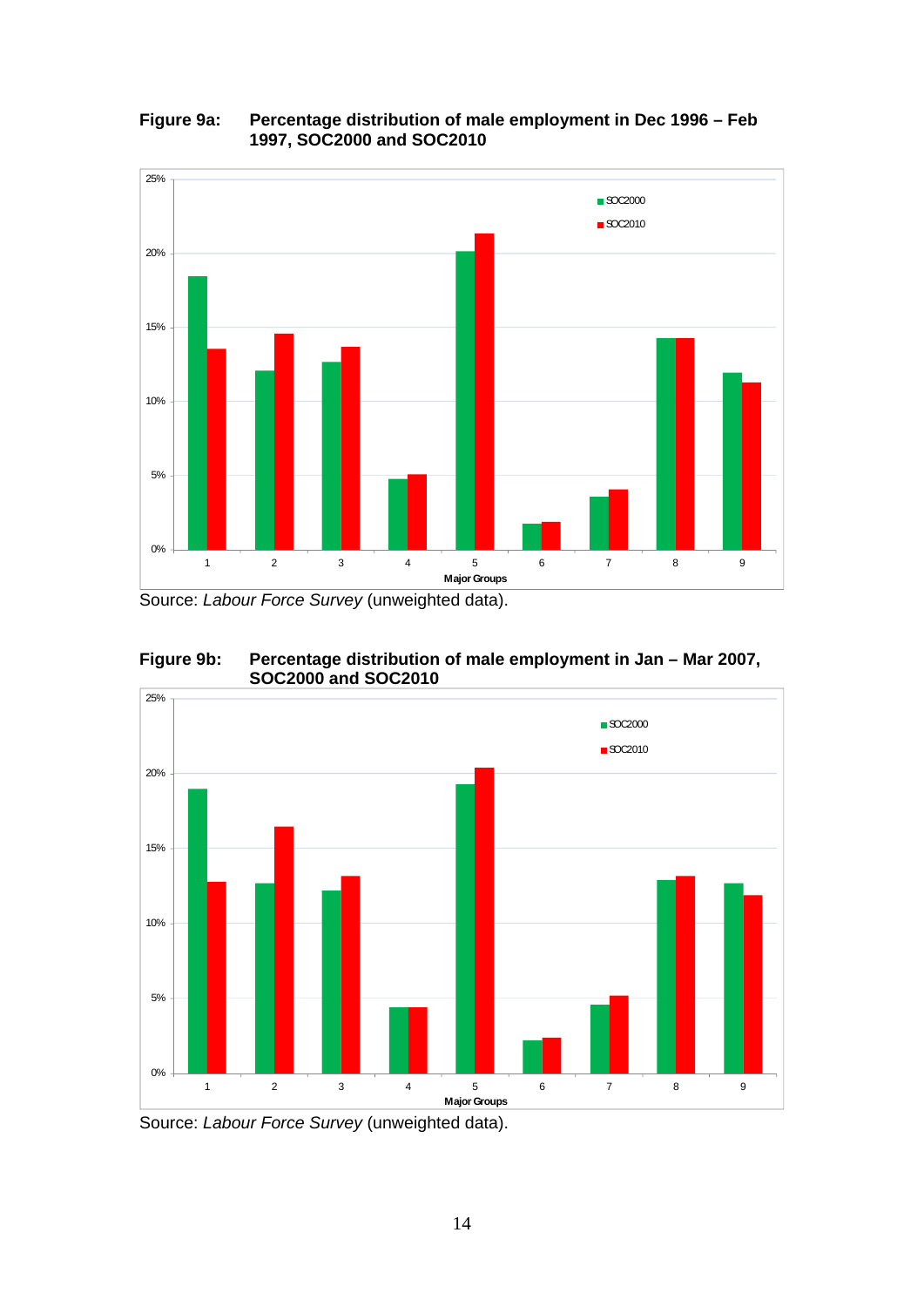The reclassification of the winter quarter 1996/97 Labour Force Survey shows a similar effect, with the share of male employment in this Major Group falling from 18.5 to a 13.6 per cent. Corresponding rises take place in Major Groups 2, 3 and 5 in both periods. Comparing the changes recorded between 1996/97 and 2007 by the two classifications shows that the modest growth over this decade in both Major Groups 1 and 2 by SOC2000 now become a decline in the occupational share held by Major Group 1 of SOC2010 and a corresponding increase in the share of employment in SOC2010 Major Group 2. This arises because of the significant growth which took place in this ten year period in those occupations which are now reallocated from Major Group 1 of SOC2000 to Major Group 2 of SOC2010.

Figures 10a and 10b show similar information for female employment. Again, a fall in the share of employment classified to Major Group 1 is recorded, though the decline is not as great as is shown for males. The reclassification of nursing occupations from Major Group 3 to Major Group 2 also has significant impact at this level of aggregation, with the share of female employment in SOC2000 Major Group 3 (as measured in the first quarter of 2007) falling from 14.0 per cent to 10.2 per cent. Examining the changing shares of female employment over this decade, the share of employment in Major Group 1 with stronger growth shown in Major Groups 2 and 3 falls significantly with the reallocation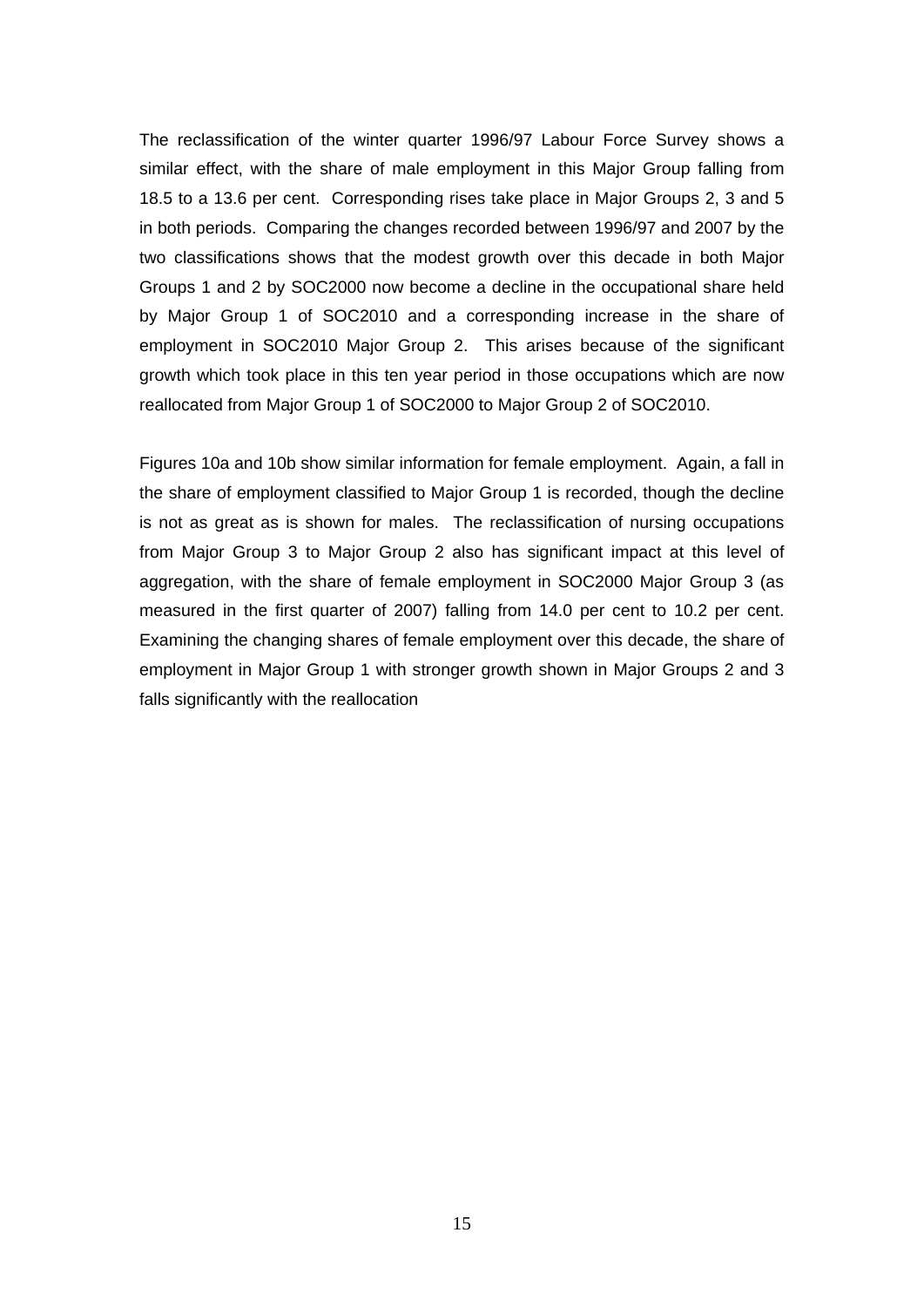

**Figure 10a: Percentage distribution of female employment in Dec 1996 – Feb 1997, SOC2000 and SOC2010** 

Source: *Labour Force Survey* (unweighted data).



**Figure 10b: Percentage distribution of female employment in Jan – Mar 2007, SOC2000 and SOC2010** 

Source: *Labour Force Survey* (unweighted data).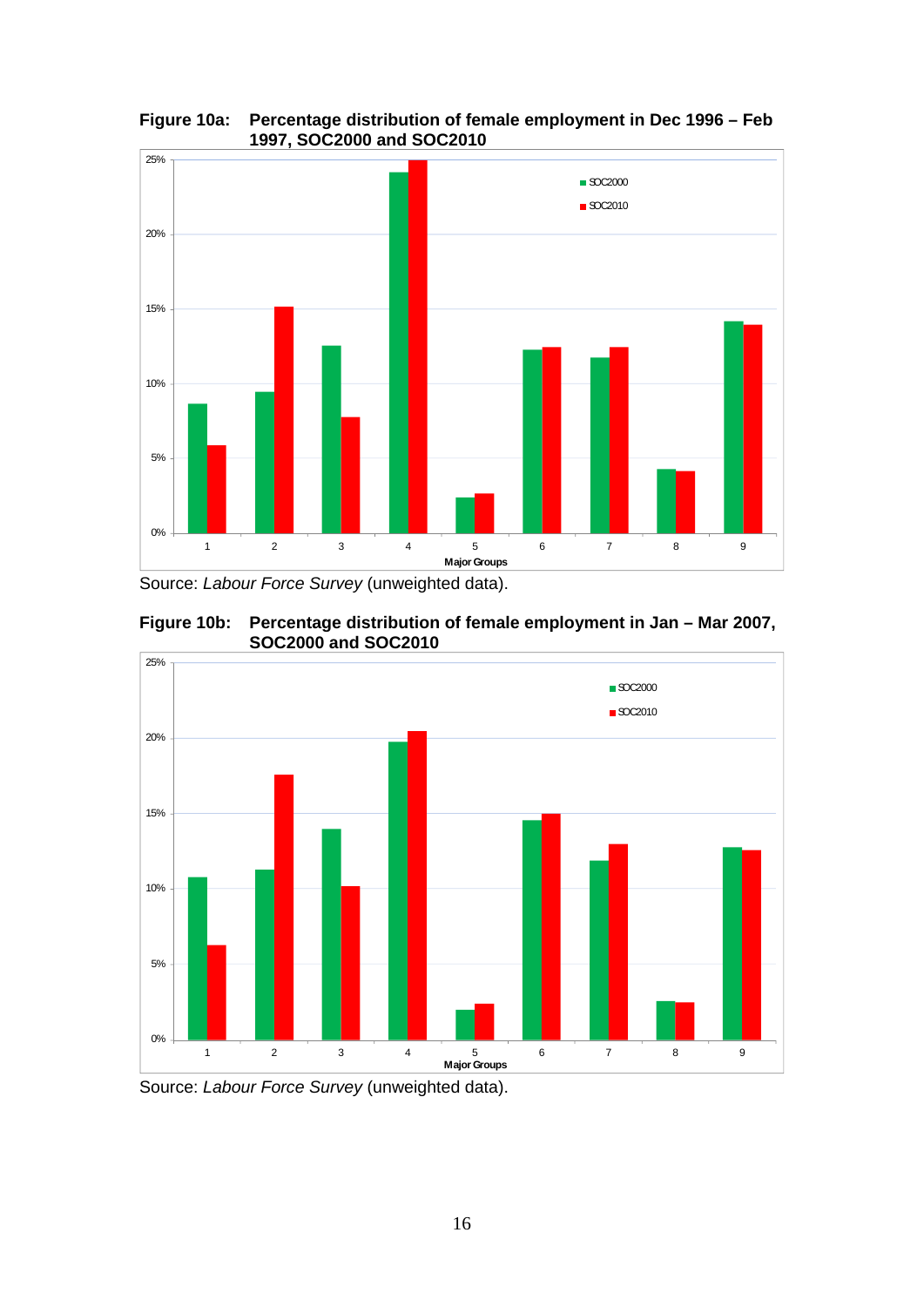The impact of the reallocation of nursing occupations is also apparent in Figures 10 (a and b), showing the reduction in the proportion of females employed in Major Group 3 in the first quarter of 2007 from 14.0 per cent to 9.7 per cent.

At the level of sub major groups, of which there are 25 in SOC2000 and SOC2010, there is a high degree of correspondence between these groups s defined in both classifications for 9 out of 25 groups (>95 per cent correspondence) and a reasonable degree of correspondence (85-95 per cent) for 11 out of 25 sub major groups. In five sub major groups the correspondence between the classification drops below 85 per cent. More detailed analysis of the correspondence between the classifications at the sub major group level is shown in Table 6.

|    | SOC2010 sub major group                                        |      | <b>Correspondence with</b><br>SOC2000 sub major group (%) |                                     |  |  |
|----|----------------------------------------------------------------|------|-----------------------------------------------------------|-------------------------------------|--|--|
|    |                                                                | Same |                                                           | Other* (SOC2000<br>sub major group) |  |  |
| 11 | Corporate managers and directors                               | 99   |                                                           |                                     |  |  |
| 12 | Other managers and proprietors                                 | 90   | 10(11)                                                    |                                     |  |  |
| 21 | Science, research, engineering and<br>technology professionals | 67   | 21 (11)                                                   | 5(23)                               |  |  |
| 22 | Health professionals                                           | 27   | 71 (32)                                                   |                                     |  |  |
| 23 | Teaching and educational professionals                         | 98   |                                                           |                                     |  |  |
| 24 | Business, media and public service<br>professionals            | 64   | 19(11)                                                    | 7(34)                               |  |  |
| 31 | Science, engineering and technology<br>associate professionals | 91   | 3(21)                                                     | 4(81)                               |  |  |
| 32 | Health and social care associate<br>professionals              | 91   | 4(24)                                                     |                                     |  |  |
| 33 | Protective service occupations                                 | 93   | 5(11)                                                     |                                     |  |  |
| 34 | Culture, media and sports occupations                          | 97   |                                                           |                                     |  |  |
| 35 | Business and public service associate<br>professionals         | 68   | 24(11)                                                    | 5(41)                               |  |  |
| 41 | Administrative occupations                                     | 88   | 9(11)                                                     |                                     |  |  |
| 42 | Secretarial and related occupations                            | 92   | 5(41)                                                     |                                     |  |  |
| 51 | Skilled agricultural and related trades                        | 99   |                                                           |                                     |  |  |
| 52 | Skilled metal, electrical and electronic trades                | 94   |                                                           |                                     |  |  |
| 53 | Skilled construction and building trades                       | 94   | 4(81)                                                     |                                     |  |  |
| 54 | Textiles, printing and other skilled trades                    | 85   | 10(12)                                                    |                                     |  |  |
| 61 | Caring personal service occupations                            | 97   |                                                           |                                     |  |  |
| 62 | Leisure, travel and related personal service<br>occupations    | 90   | 3(12)                                                     | 6(92)                               |  |  |
| 71 | Sales occupations                                              | 96   | 2(11)                                                     |                                     |  |  |
| 72 | Customer service occupations                                   | 67   | 19 (41)                                                   | 14(11)                              |  |  |
| 81 | Process, plant and machine operatives                          | 91   | 8(91)                                                     |                                     |  |  |
| 82 | Transport and mobile machine drivers and<br>operatives         | 98   |                                                           |                                     |  |  |
| 91 | Elementary trades and related occupations                      | 96   |                                                           |                                     |  |  |
| 92 | Elementary administration and service<br>occupations           | 87   | 13 (91)                                                   |                                     |  |  |
|    | Note $*$ only reported if $\sim$ 20/                           |      |                                                           |                                     |  |  |

#### **Table 6: Correspondence between SOC2010 and SOC2000 at level of sub major groups**

Note \* only reported if > 2%

Source: Labour Force Survey, Jan-Mar 2007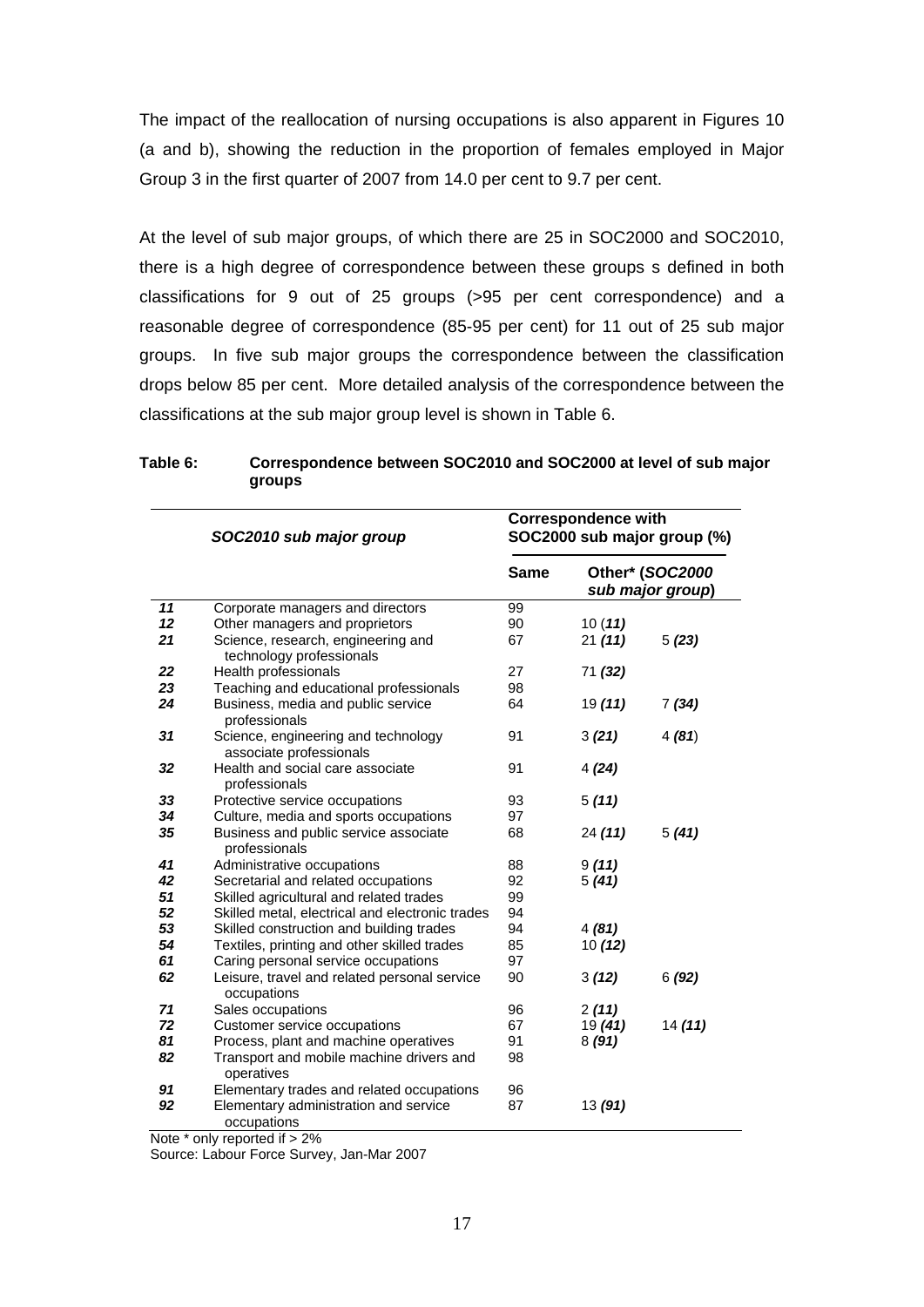#### **7. Managing change and continuity**

There is a tension between the need for continuity in the application and use of an occupational classification, thereby providing a stable framework for analysis of trends, and the need for revision of the classification, ensuring the classification is sufficiently up-to-date in terms of its definition, interpretation and use. With each successive revision of the Standard Occupational Classification, in 2000 and now for 2010, the broad structure of the classification at the major (single digit) and submajor (two digit) group levels has remained virtually unchanged. However, for SOC2010 this masks a major change that has been implemented to achieve comparability with managerial occupations at this broad level in other countries. Also, the upgrading of nursing occupations from major group 3 to 2 creates another significant discontinuity at the major group level.

This section considers various methods which could lessen the impact of these discontinuities at all levels of aggregation as those who produce statistical information on occupations move from SOC2000 to SOC2010. These are:

- historical dual-coding of specific data sets;
- continuous dual-coding of specific data sets;
- 'index' coding.

Examples of each of these, together with an evaluation of their costs and benefits, are considered below.

#### **7.1 Historical dual coding of specific data sets**

This is the most common approach to the problems posed by the introduction of a new classification. A number of historical data sets are recoded from the old to the new classification. Analysis of the dual-coded data reveals the impact of reclassification on the size and structure of the occupationally classified data.

In the process of developing SOC2010, three data sets were recoded from SOC2000 to SOC2010. These are: the December-February quarter of the Labour Force Survey, 1996/97; the January-March quarter of the Labour Force Survey 2007 and the 1% sample of the 2001 Census of Population for England and Wales. Figures 9 (a and b) and 10 (a and b) showed how such information can be used graphically to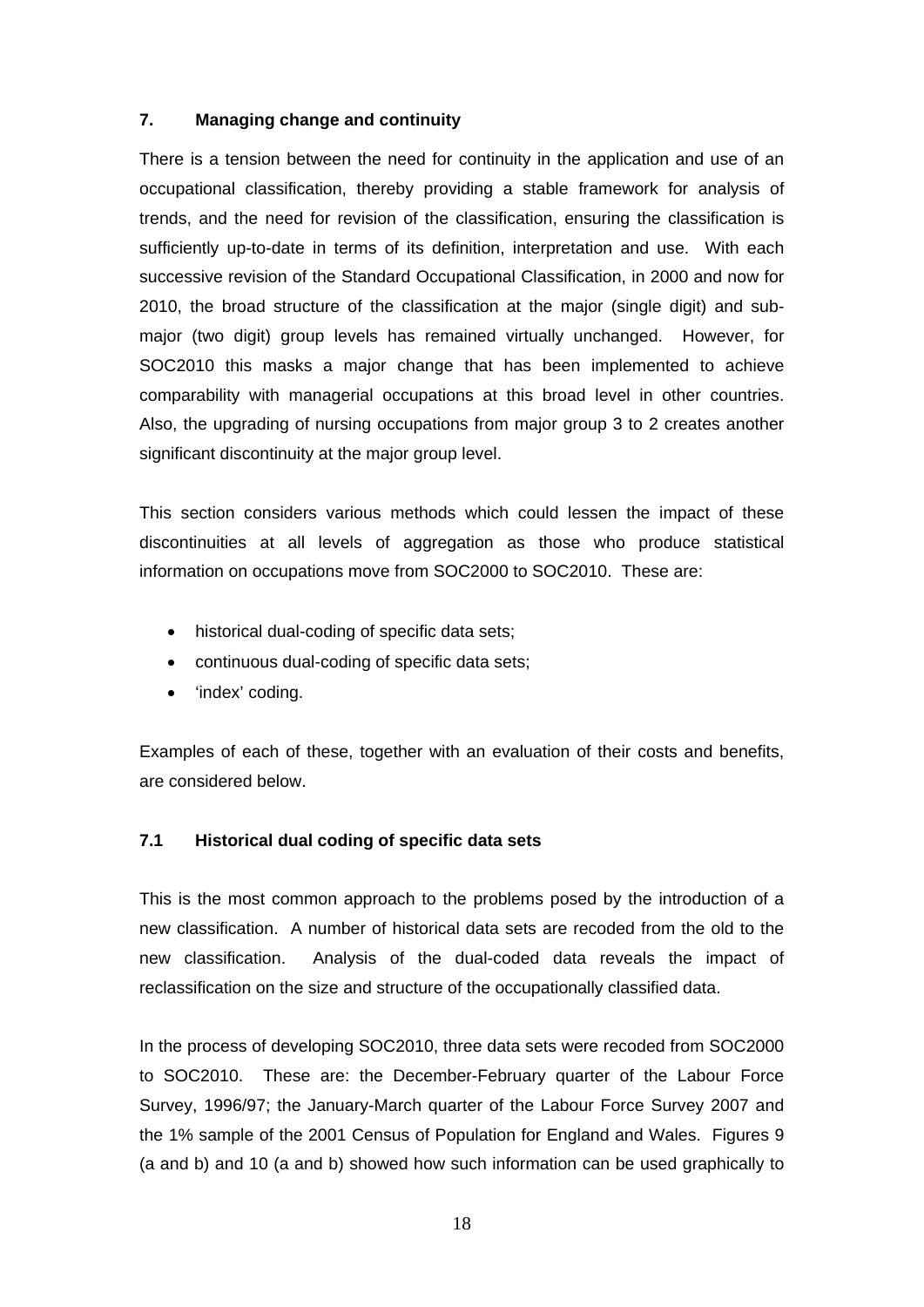portray the major effects of reclassification. The same information can also be to generate detailed matrices (*e.g.* cross-classifications of occupational data by the old and new classifications at various levels of aggregation of the classification and by gender) which can be used to transpose a vector of data classified by the old classification to the new classification. Such techniques are only useful if there is a fairly stable relationship between the old and the new classifications at the level of aggregation for which converted information is required. This is not usually a sustainable assumption over a long time period.

#### **7.2 Continuous dual-coding of specific data sets**

Modern coding techniques employ coding software which attempts to match a job description (usually a text description of a job title) to a relevant index entry to which an occupational code has been assigned. This software can produce both 'old' and 'new' codes during the coding process. Thus, a single coding process generates information that allows the producer of occupational statistics to supply information tabulated according to either the old or the new classifications. This raises questions about the length of time for which such dual-coded statistical information should be available to users and may inhibit users from switching from the old to the new classification.

## **7.3 Index coding**

Index coding provides a compromise between these two methods. It is continuous, in that a code is generated from the coding process that allows the statistical producer to output both the new and the old classifications. A unique and permanent index code becomes part of the output stream from the coding process and is preserved for future use. A 'look-up' table relates the index code to the current classification. The producer can decide for how long information will be made available via both the old and the new classification. It has the added advantage that, if the classification changes again in the future, a revised look-up table can be used to reprocess earlier data from the index code to the latest version of the classification.

Index coding was attempted in a partial sense with the 'component codes' used for the 1991 Census of Population. However, these codes did not reference the underlying index entry that had yielded a specific occupational code from the job title.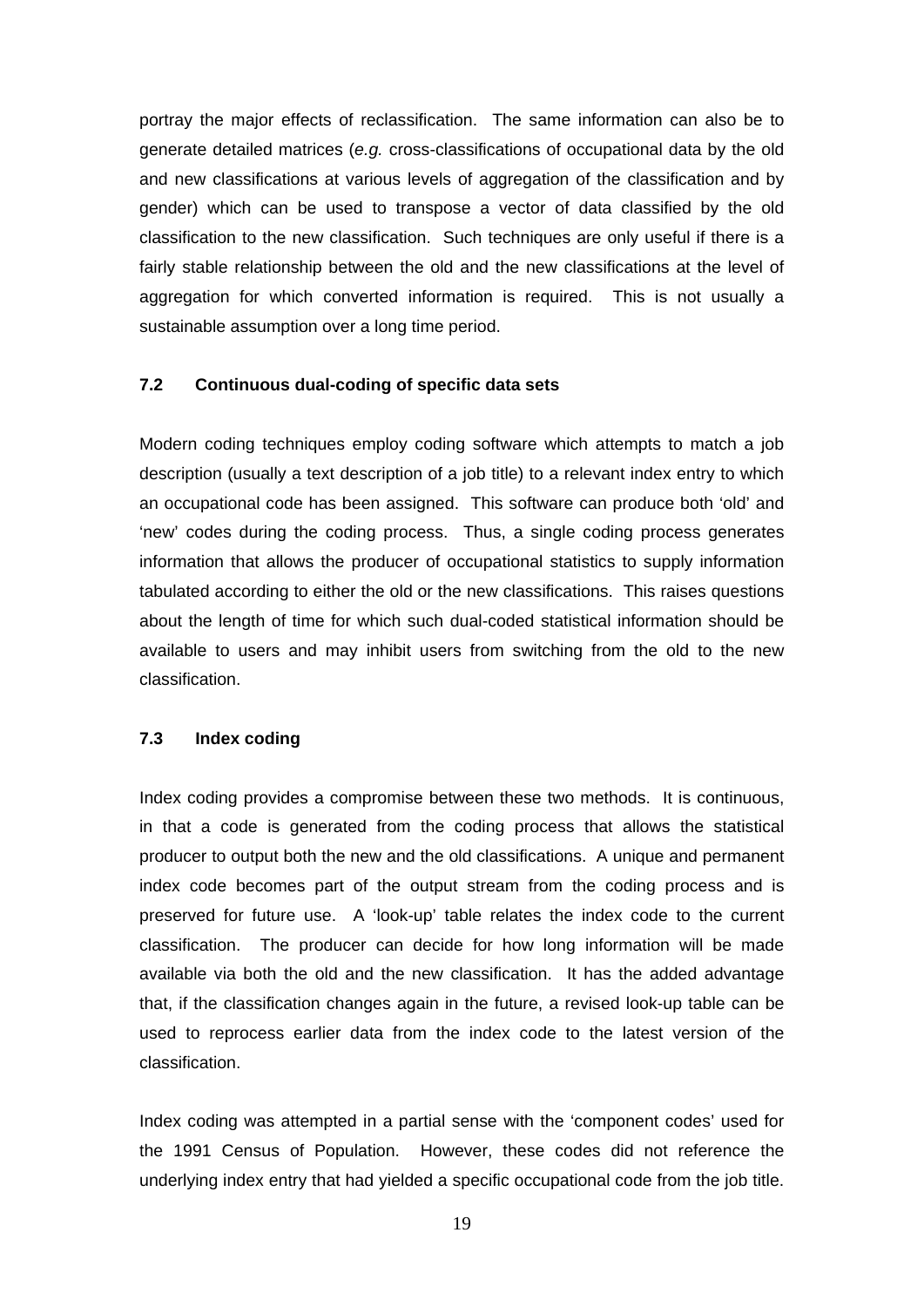If all job titles have a unique reference code, reclassification of existing data to a new classification becomes a fairly trivial task. This technique has the added advantage that it provides a framework for 'dynamic updating' of the index to the classification. Users can see how new index entries are placed within the classification.

Coder unfamiliarity with the index codes can be minimised by using the first four digits of the latest version of the classification as reference digits, followed by two alphanumeric characters to generate a unique index reference code<sup>9</sup>. However, with each successive revision of the classification, the initial four digits will have less relevance.

## **7.4 Summary of the advantages and disadvantages of various methods dealing with continuity**

Table 7 below outlines the advantages and disadvantages associated with each specific method.

| <b>Method</b>                                   | <b>Advantages</b>                                                                                                                                                                                                                                             | <b>Disadvantages</b>                                                                                                                                                                                                                                                                          |
|-------------------------------------------------|---------------------------------------------------------------------------------------------------------------------------------------------------------------------------------------------------------------------------------------------------------------|-----------------------------------------------------------------------------------------------------------------------------------------------------------------------------------------------------------------------------------------------------------------------------------------------|
| Historical dual-coding of<br>specific data sets | Relatively easy to produce<br>$\bullet$<br>Gives clear indication of<br>changes arising from<br>introduction of new<br>classification                                                                                                                         | If used to convert data<br>for other time periods, or<br>from other sources, it<br>may give rise to<br>misleading and<br>inaccurate estimates                                                                                                                                                 |
| Continuous dual-coding<br>of specific data sets | Simple to introduce<br>٠                                                                                                                                                                                                                                      | May be confusing for<br>coders and statistical<br>users<br>May discourage users<br>from adopting the new<br>classification                                                                                                                                                                    |
| Index coding                                    | Relatively simple to<br>$\bullet$<br>introduce<br>Gives structure to index and<br>allows users to see where<br>changes are made<br>Allows for dynamic index<br>$\bullet$<br>updating<br>'Future proofs' the data<br>against further classification<br>changes | Data need to be<br>$\bullet$<br>reprocessed at micro-<br>data level to produce<br>new classification<br>Index codes themselves<br>are initially meaningless<br>beyond four digits and<br>become progressively<br>difficult to interpret with<br>successive revisions to<br>the classification |

## **Table 7: Advantages and disadvantages of various methods for dealing with discontinuities arising from classification change**

Thus allowing over 700 job titles to share the same four digit code.

-<br>9